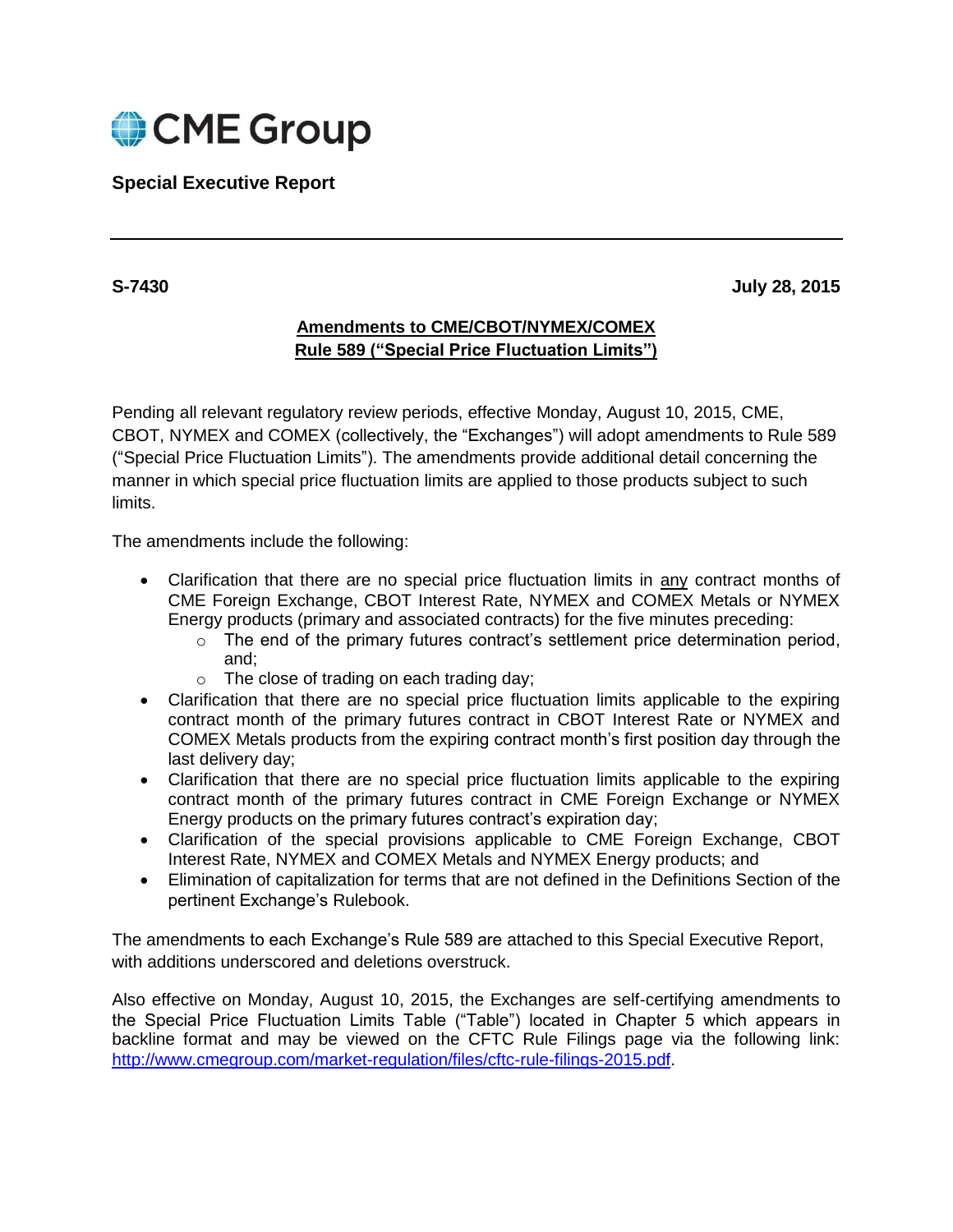CME Group Special Executive Report S-7430 July 28, 2015 Page **2** of **5**

A summary of the amendments to the Table are as follows:

- Addition of three (3) CME equity contracts that were inadvertently omitted;
- Amendments to the U.S. Dollar/Chilean Peso (USD/CLP) Futures circuit breaker levels to reflect the recent change to the contract's CME Globex non-reviewable range;
- Corrections of the Regular Trading Hours parameters for the U.S. Treasury Futures contracts; and
- Correction of the Rulebook Chapter number for the E-mini S&P 400 Options contract.

Questions concerning the amendments may be direct to the CME Group Global Command Center at 312.456.2391.

For media inquiries concerning this Special Executive Report, please contact CME Group Corporate Communications at 312.930.3434 or [news@cmegroup.com.](mailto:news@cmegroup.com)

**CME**

# **589. SPECIAL PRICE FLUCTUATION LIMITS**

The special price fluctuation limits applicable to those contracts with special price fluctuation limits are set forth in the Special Price Fluctuation Limits Table ("Table") in the Interpretations Section at the end of Chapter 5.

Notwithstanding any other provisions of this rule, the GCC may, in its absolute and sole discretion, take any action it determines necessary to protect market integrity. For avoidance of doubt, this authority includes, but is not limited to, modifying or eliminating price fluctuation limits at any time and/or determining whether to halt or not to halt trading. The GCC will promptly issue an alert with respect to actions taken pursuant to this provision.

# **589.A. Initial Price Fluctuation Limits for All Contract Months**

At the commencement of each trading day, there shall be initial price fluctuation limits in effect for each futures contract month of the primary futures contract (as identified in the Table) above or below the previous day's settlement price for such contract month set at the first special price fluctuation limit level as provided in the Table.

# **589.B. Triggering Events and Temporary Trading Halts**

# 1. First Triggering Event and Temporary Trading Halt

If the lead contract month (as identified by the Exchange) of the primary futures contract is bid or offered via Globex at the upper or lower price fluctuation limit at the first special price fluctuation limit level, as applicable, it will be considered a triggering event that will begin a two (2) minute monitoring period in the lead contract month. If, at the end of the two (2) minute monitoring period, the lead contract month of the primary futures contract is not bid or offered at the applicable special price fluctuation limit, the special price fluctuation limits shall be expanded an additional increment above and below the previous day's settlement price for all contract months of the primary futures contract and all contract months of associated products of the primary futures contract as provided in the Table. If, however, at the end of the two (2) minute monitoring period, the lead contract month of the primary futures contract is bid or offered at the applicable special price fluctuation limit, a two (2) minute temporary trading halt will commence in all contract months of the primary futures contract and in all contract months of associated products of the primary futures contract as provided in the Table. In addition, trading in any associated product that is an option related to the primary futures contract or in an option contract related to any other associated product of the primary futures contract that may be available for trading on Globex or on the trading floor shall be subject to a coordinated temporary trading halt.

# Expansion of Limits Following Temporary Trading Halt

Following the end of a temporary trading halt, the affected markets shall re-open simultaneously in all contract months of the primary futures contract and in all contract months of associated products of the primary futures contract. When trading resumes, the special price fluctuation limits shall be expanded an additional increment above and below the previous day's settlement price for all contract months of the primary futures contract and all contract months of associated products of the primary futures contract as provided in the Table.

In each instance in which a triggering event occurs, a two (2) minute monitoring period will commence as provided in Section B.1. of this Rule. In each instance, the special price fluctuation limits shall be expanded by an additional increment above and below the previous day's settlement price for all contract months of the primary futures contract and all contract months of associated products of the primary futures contract as provided in the Table. Following the fourth triggering event on a trading day, there shall be no further special price fluctuation limits.

# 3. Foreign Exchange Contracts

An expiring contract month will not serve as the lead contract month for purposes of this Rule. Additionally, there shall be no special price fluctuation limits on the expiration day of an expiring primary futures contract month.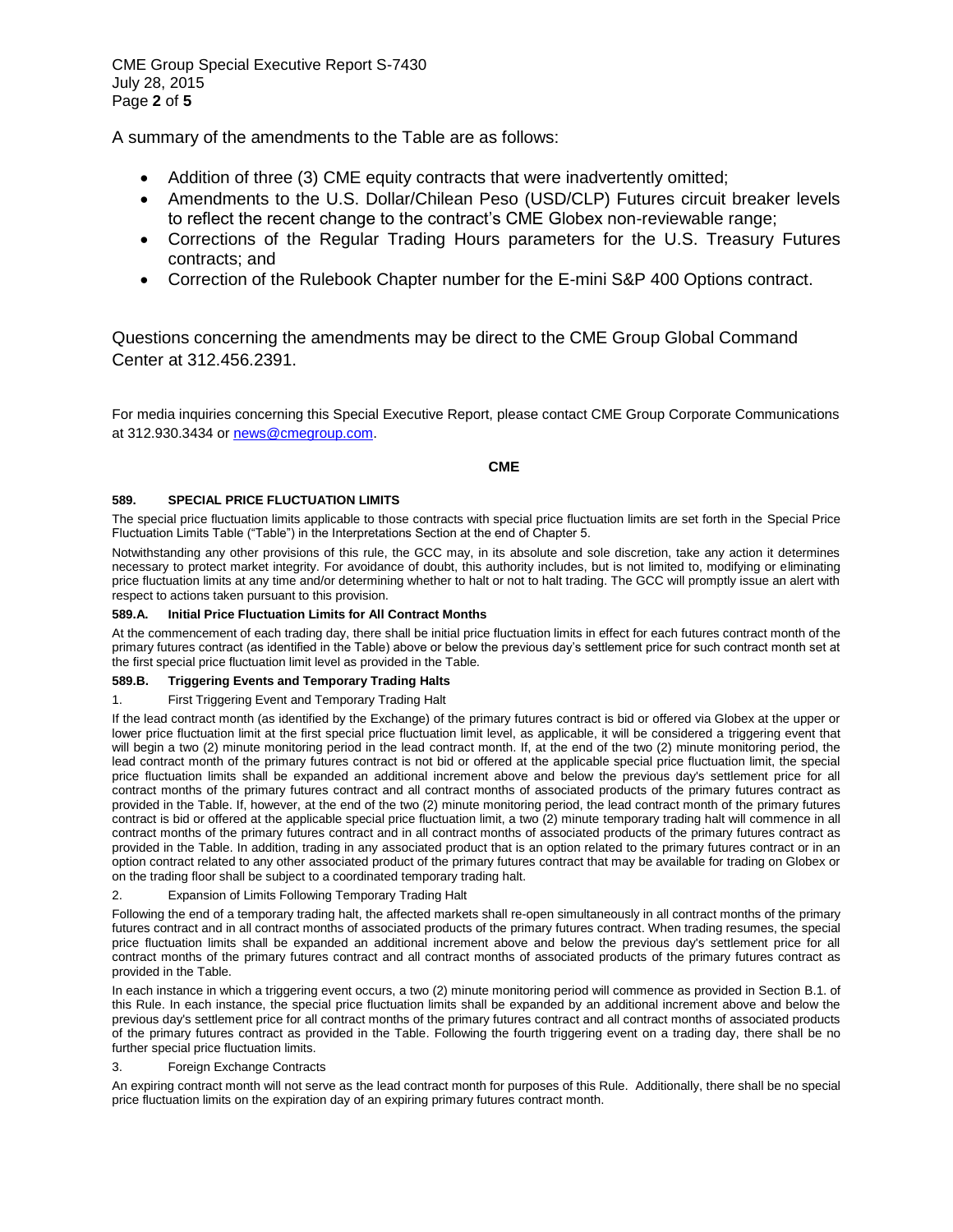# CME Group Special Executive Report S-7430 July 28, 2015 Page **3** of **5**

On each trading day, there shall be no temporary trading halts or expansion of special price fluctuation limits in the primary futures contract or in any associated products of the primary futures contract during the five (5) minutes preceding the end of the primary futures contract's settlement price determination period. If a triggering event occurs during this five (5) minute period, trading will continue with the current price limit in effect until the conclusion of the five (5) minute period, at which time a monitoring period, temporary trading halt or special price fluctuation limit expansion, as applicable, will occur.

On each trading day, there shall be no temporary trading halts or expansion of special price fluctuation limits in the primary futures contract or in any associated products of the primary futures contract during the five (5) minute period preceding the close of trading. If a triggering event occurs during this five (5) minute period, trading will continue with the current price limit in effect until the close of trading.

# **589.C. Price Fluctuation Limits on Trading Floor (Floor Trading)**

The special price fluctuation limits cited in Section A. of this Rule shall be applicable to all products in the Table that are traded via open outcry on the trading floor. Trades occurring via open outcry on the trading floor shall not constitute a triggering event for purposes of a temporary trading halt.

In all instances in which a temporary trading halt in the lead contract month of the primary futures contract occurs on Globex, floor trading in all contract months in any option related to the primary futures contract or in an option contract related to any associated product of the primary futures contract shall be subject to a coordinated temporary trading halt.

Whenever Globex markets are re-opened with expanded price limits pursuant to the provisions of Section B. of this Rule, the affected markets on the trading floor shall simultaneously re-open with expanded price limits.

# **CBOT**

### **589. SPECIAL PRICE FLUCTUATION LIMITS**

The special price fluctuation limits applicable to those contracts with special price fluctuation limits are set forth in the Special Price Fluctuation Limits Table ("Table") in the Interpretations Section at the end of Chapter 5.

Notwithstanding any other provisions of this rule, the GCC may, in its absolute and sole discretion, take any action it determines necessary to protect market integrity. For avoidance of doubt, this authority includes, but is not limited to, modifying or eliminating price fluctuation limits at any time and/or determining whether to halt or not to halt trading. The GCC will promptly issue an alert with respect to actions taken pursuant to this provision.

### **589.A. Initial Price Fluctuation Limits for All Contract Months**

At the commencement of each trading day, there shall be initial price fluctuation limits in effect for each futures contract month of the primary futures contract (as identified in the Table) above or below the previous day's settlement price for such contract month set at the first special price fluctuation limit level as provided in the Table.

# **589.B. Triggering Events and Temporary Trading Halts**

#### 1. First Triggering Event and Temporary Trading Halt

If the lead contract month (as identified by the Exchange) of the primary futures contract is bid or offered via Globex at the upper or lower price fluctuation limit at the first special price fluctuation limit level, as applicable, it will be considered a triggering event that will begin a two (2) minute monitoring period in the lead contract month. If, at the end of the two (2) minute monitoring period, the lead contract month of the primary futures contract is not bid or offered at the applicable special price fluctuation limit, the special price fluctuation limits shall be expanded an additional increment above and below the previous day's settlement price for all contract months of the primary futures contract and all contract months of associated products of the primary futures contract as provided in the Table. If, however, at the end of the two (2) minute monitoring period, the lead contract month of the primary futures contract is bid or offered at the applicable special price fluctuation limit, a two (2) minute temporary trading halt will commence in all contract months of the primary futures contract and in all contract months of associated products of the primary futures contract as provided in the Table. In addition, trading in any associated product that is an option related to the primary futures contract or in an option contract related to any other associated product of the primary futures contract that may be available for trading on Globex or on the trading floor shall be subject to a coordinated temporary trading halt.

# 2. Expansion of Limits Following Temporary Trading Halt

Following the end of a temporary trading halt, the affected markets shall re-open simultaneously in all contract months of the primary futures contract and in all contract months of associated products of the primary futures contract. When trading resumes, the special price fluctuation limits shall be expanded an additional increment above and below the previous day's settlement price for all contract months of the primary futures contract and all contract months of associated products of the primary futures contract as provided in the Table.

In each instance in which a triggering event occurs, a two (2) minute monitoring period will commence as provided in Section B.1. of this Rule. In each instance, the special price fluctuation limits shall be expanded by an additional increment above and below the previous day's settlement price for all contract months of the primary futures contract and all contract months of associated products of the primary futures contract as provided in the Table. Following the fourth triggering event on a trading day, there shall be no further special price fluctuation limits.

# 3. Interest Rate Contracts

An expiring contract month will not serve as the lead contract month for purposes of this Rule. Additionally, an expiring contract month of a primary futures contract shall have no special price fluctuation limits from the contract's first position day through its last delivery day.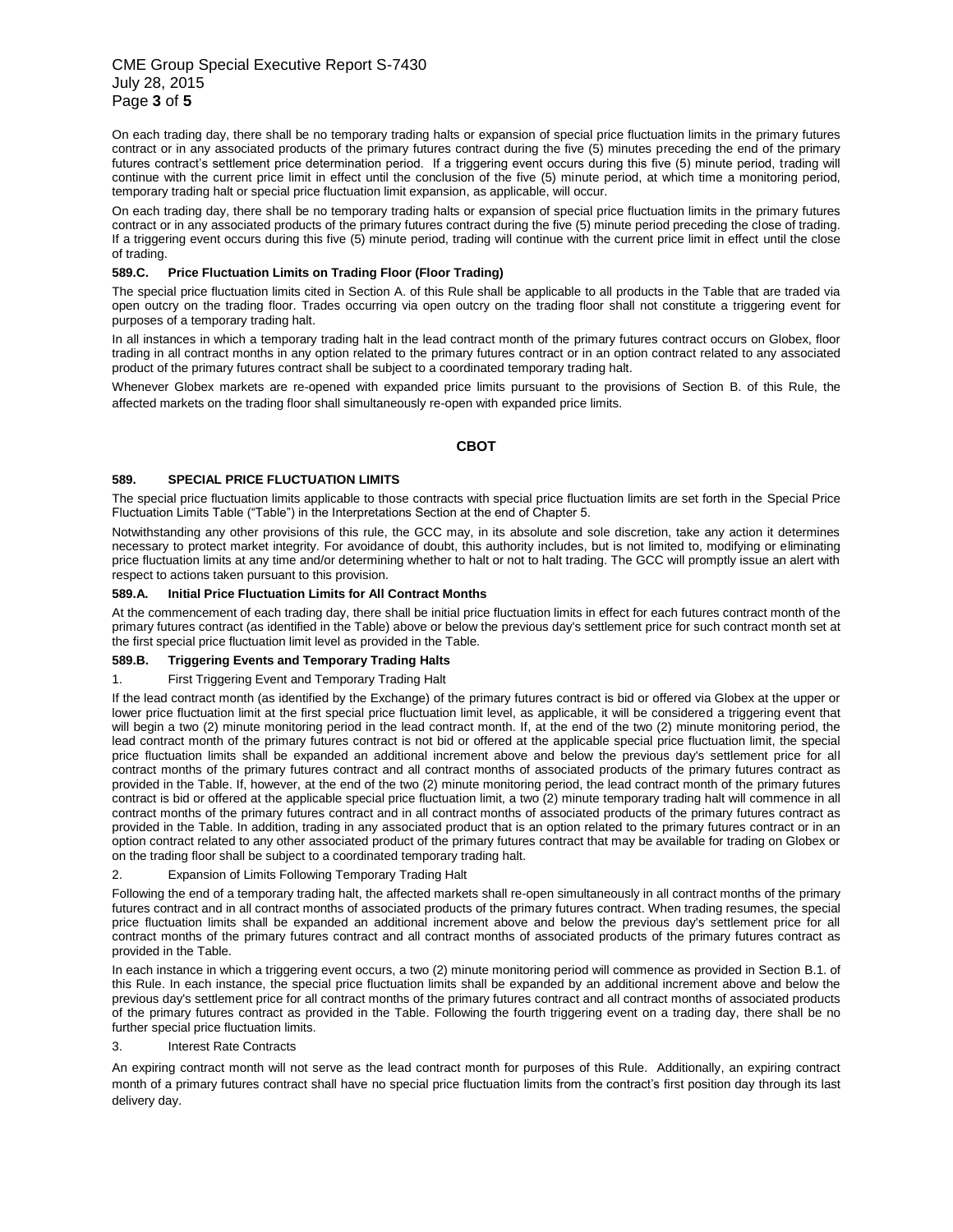# CME Group Special Executive Report S-7430 July 28, 2015 Page **4** of **5**

On each trading day, there shall be no temporary trading halts or expansion of special price fluctuation limits in the primary futures contract or in any associated products of the primary futures contract during the five (5) minutes preceding the end of the primary futures contract's settlement price determination period. If a triggering event occurs during this five (5) minute period, trading will continue with the current price limit in effect until the conclusion of the five (5) minute period, at which time a monitoring period, temporary trading halt or special price fluctuation limit expansion, as applicable, will occur.

On each trading day, there shall be no temporary trading halts or expansion of special price fluctuation limits in the primary futures contract or in any associated products of the primary futures contract during the five (5) minute period preceding the close of trading. If a triggering event occurs during this five (5) minute period, trading will continue with the current price limit in effect until the close of trading.

# **589.C. Price Fluctuation Limits on Trading Floor (Floor Trading)**

The special price fluctuation limits cited in Section A. of this Rule shall be applicable to all products in the Table that are traded via open outcry on the trading floor. Trades occurring via open outcry on the trading floor shall not constitute a triggering event for purposes of a temporary trading halt.

In all instances in which a temporary trading halt in the lead contract month of the primary futures contract occurs on Globex, floor trading in all contract months in any option related to the primary futures contract or in an option contract related to any associated product of the primary futures contract shall be subject to a coordinated temporary trading halt.

Whenever Globex markets are re-opened with expanded price limits pursuant to the provisions of Section B. of this Rule, the affected markets on the trading floor shall simultaneously re-open with expanded price limits.

# **NYMEX/COMEX**

### **589. SPECIAL PRICE FLUCTUATION LIMITS**

The special price fluctuation limits applicable to those contracts with special price fluctuation limits are set forth in the Special Price Fluctuation Limits Table ("Table") in the Interpretations Section at the end of Chapter 5.

Notwithstanding any other provisions of this rule, the GCC may, in its absolute and sole discretion, take any action it determines necessary to protect market integrity. For avoidance of doubt, this authority includes, but is not limited to, modifying or eliminating price fluctuation limits at any time and/or determining whether to halt or not to halt trading. The GCC will promptly issue an alert with respect to actions taken pursuant to this provision.

### **589.A. Initial Price Fluctuation Limits for All Contract Months**

At the commencement of each trading day, there shall be initial price fluctuation limits in effect for each futures contract month of the primary futures contract (as identified in the Table) above or below the previous day's settlement price for such contract month set at the first special price fluctuation limit level as provided in the Table.

# **589.B. Triggering Events and Temporary Trading Halts**

# 1. First Triggering Event and Temporary Trading Halt

If the lead contract month (as identified by the Exchange) of the primary futures contract is bid or offered via Globex at the upper or lower price fluctuation limit at the first special price fluctuation limit level, as applicable, it will be considered a triggering event that will begin a two (2) minute monitoring period in the lead contract month. If, at the end of the two (2) minute monitoring period, the lead contract month of the primary futures contract is not bid or offered at the applicable special price fluctuation limit, the special price fluctuation limits shall be expanded an additional increment above and below the previous day's settlement price for all contract months of the primary futures contract and all contract months of associated products of the primary futures contract as provided in the Table. If, however, at the end of the two (2) minute monitoring period, the lead contract month of the primary futures contract is bid or offered at the applicable special price fluctuation limit, a two (2) minute temporary trading halt will commence in all contract months of the primary futures contract and in all contract months of associated products of the primary futures contract as provided in the Table. In addition, trading in any associated product that is an option related to the primary futures contract or in an option contract related to any other associated product of the primary futures contract that may be available for trading on Globex or on the trading floor shall be subject to a coordinated temporary trading halt.

# 2. Expansion of Limits Following Temporary Trading Halt

Following the end of a temporary trading halt, the affected markets shall re-open simultaneously in all contract months of the primary futures contract and in all contract months of associated products of the primary futures contract. When trading resumes, the special price fluctuation limits shall be expanded an additional increment above and below the previous day's settlement price for all contract months of the primary futures contract and all contract months of associated products of the primary futures contract as provided in the Table.

In each instance in which a triggering event occurs, a two (2) minute monitoring period will commence as provided in Section B.1. of this Rule. In each instance, the special price fluctuation limits shall be expanded by an additional increment above and below the previous day's settlement price for all contract months of the primary futures contract and all contract months of associated products of the primary futures contract as provided in the Table. Following the fourth triggering event on a trading day, there shall be no further special price fluctuation limits.

# 3. Metals Contracts

An expiring contract month will not serve as the lead contract month for purposes of this Rule. Additionally, an expiring contract month of a primary futures contract shall have no special price fluctuation limits from the contract's first position day through its last delivery day.